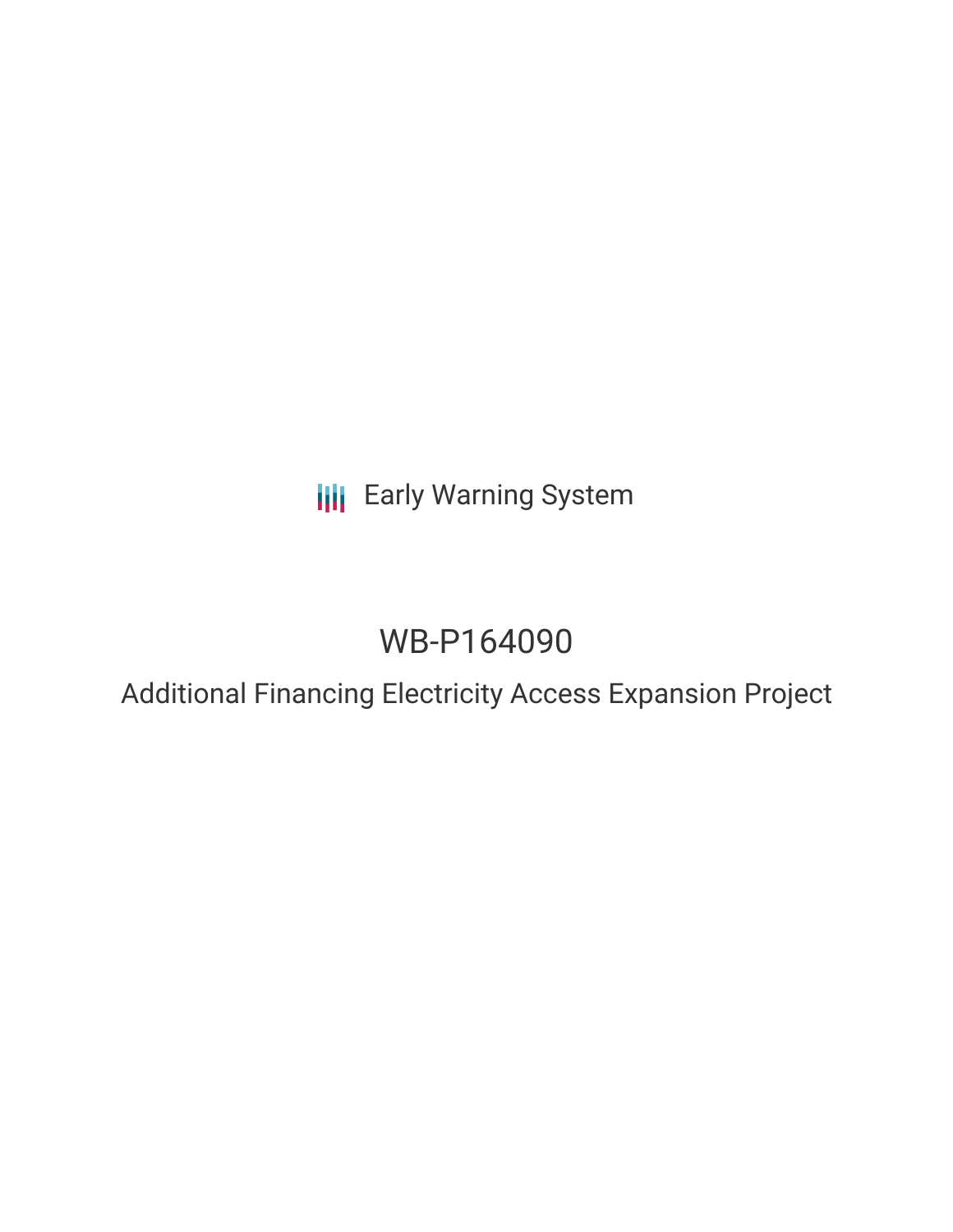

### **Quick Facts**

| <b>Countries</b>               | Niger                                                  |
|--------------------------------|--------------------------------------------------------|
| <b>Financial Institutions</b>  | World Bank (WB)                                        |
| <b>Status</b>                  | Active                                                 |
| <b>Bank Risk Rating</b>        | B                                                      |
| <b>Voting Date</b>             | 2018-08-31                                             |
| <b>Borrower</b>                | Government of the Republic of Niger - Ministre du Plan |
| <b>Sectors</b>                 | Hydropower                                             |
| <b>Investment Amount (USD)</b> | \$70.00 million                                        |
| <b>Project Cost (USD)</b>      | \$162.00 million                                       |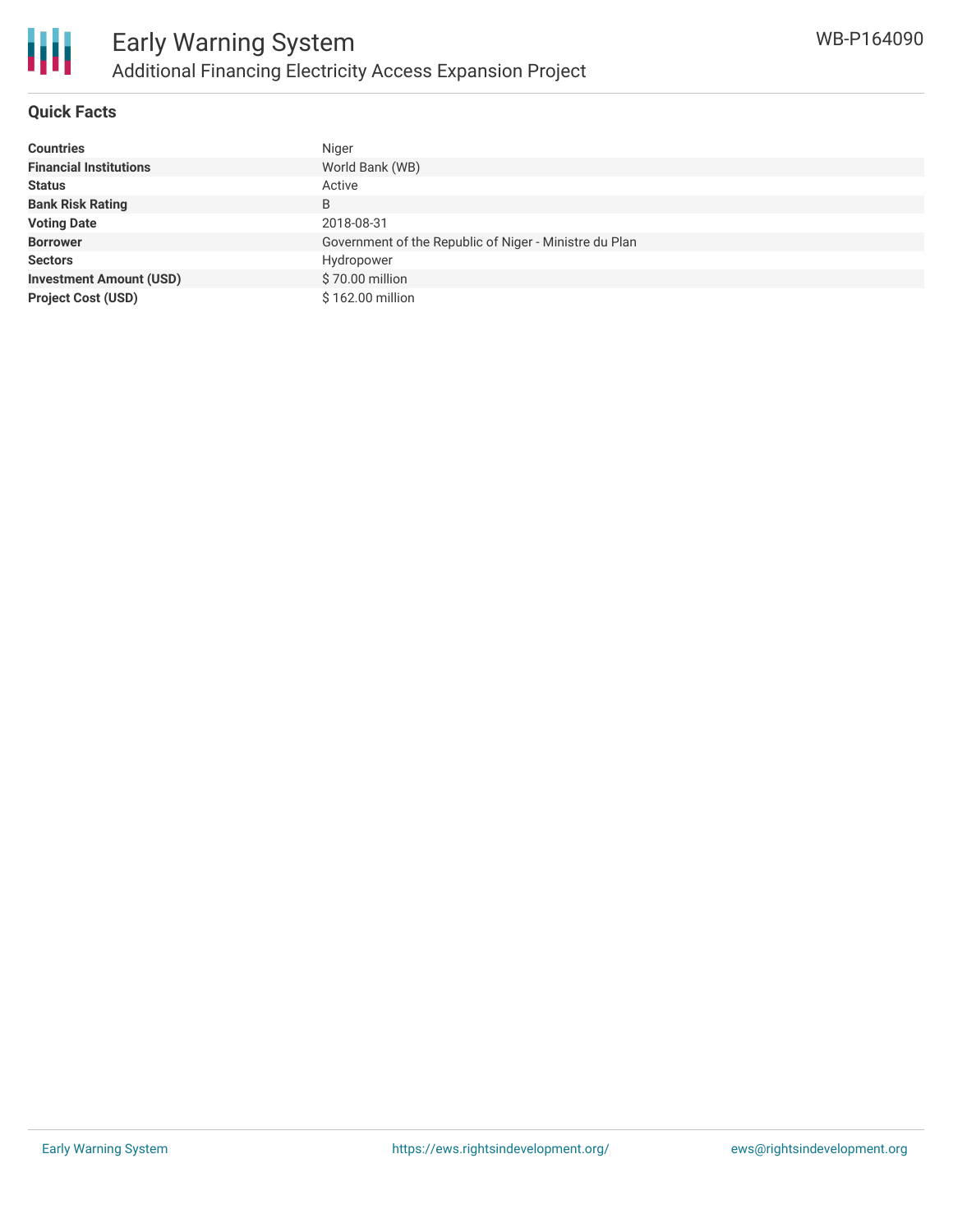

#### **Project Description**

The development objective of Electricity Access Expansion Project for Niger is to increase access to electricity in the territory. This restructuring seeks Additional Financing (AF) to scale up the development effectiveness of a well performing parent project by: (a) financing a new transmission component to address the bottlenecks in the transmission systems in Niamey; (b) delivering additional results through the financing of additional infrastructure that will expand access in both urban and rural areas; and (c) further strengthening institutional capacity to improve power sector planning. The project requires the extension of the closing date from December 31, 2021, to December 31, 2023, to allow sufficient time to implement the additional activities. The disbursement estimates and schedule, implementation schedule, and Results Framework will also be revised in line with the new activities and closing date extension. The safeguards instruments were updated to cover the new component and activities that are financed by the proposed AF and other donors.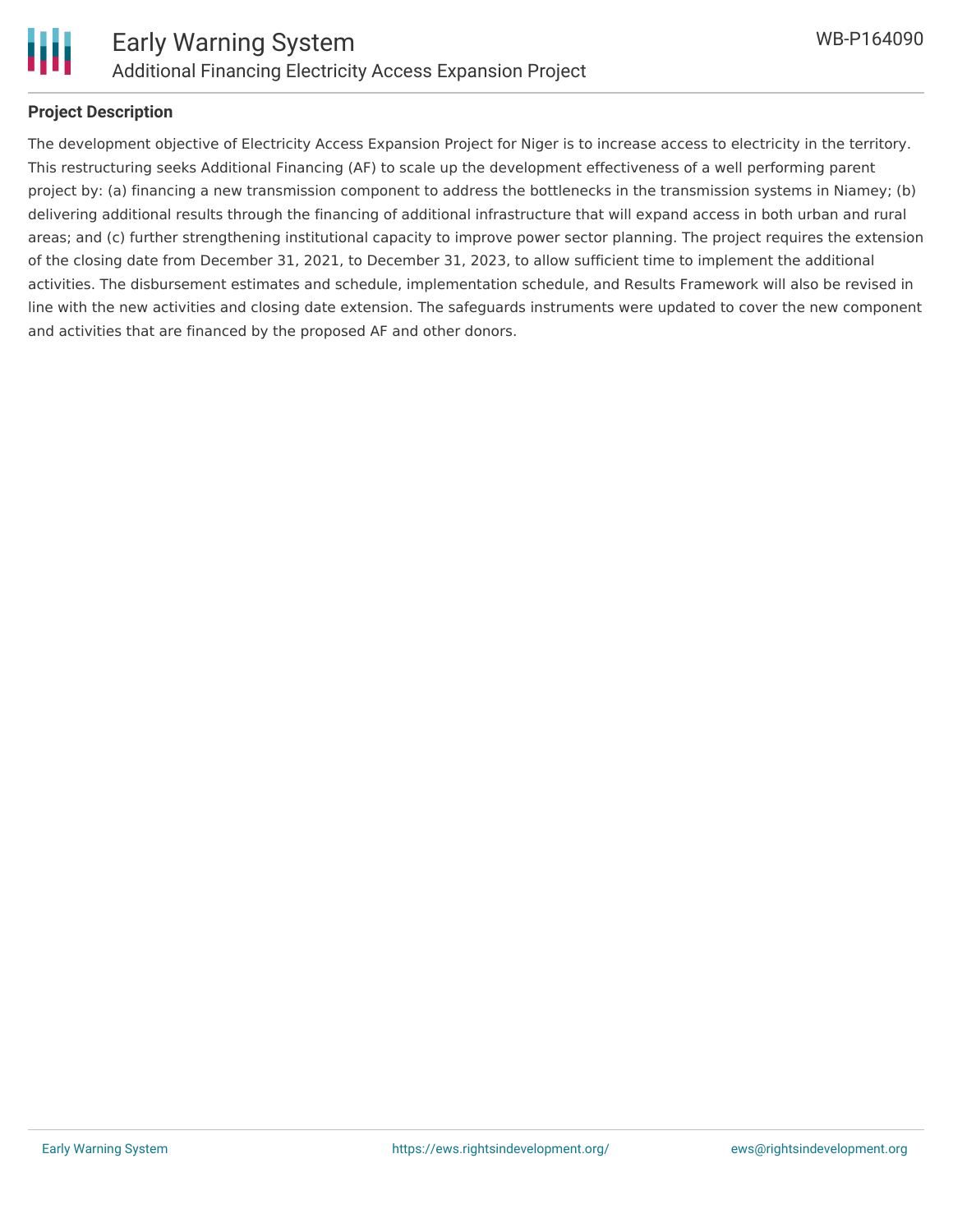

## **Investment Description**

World Bank (WB)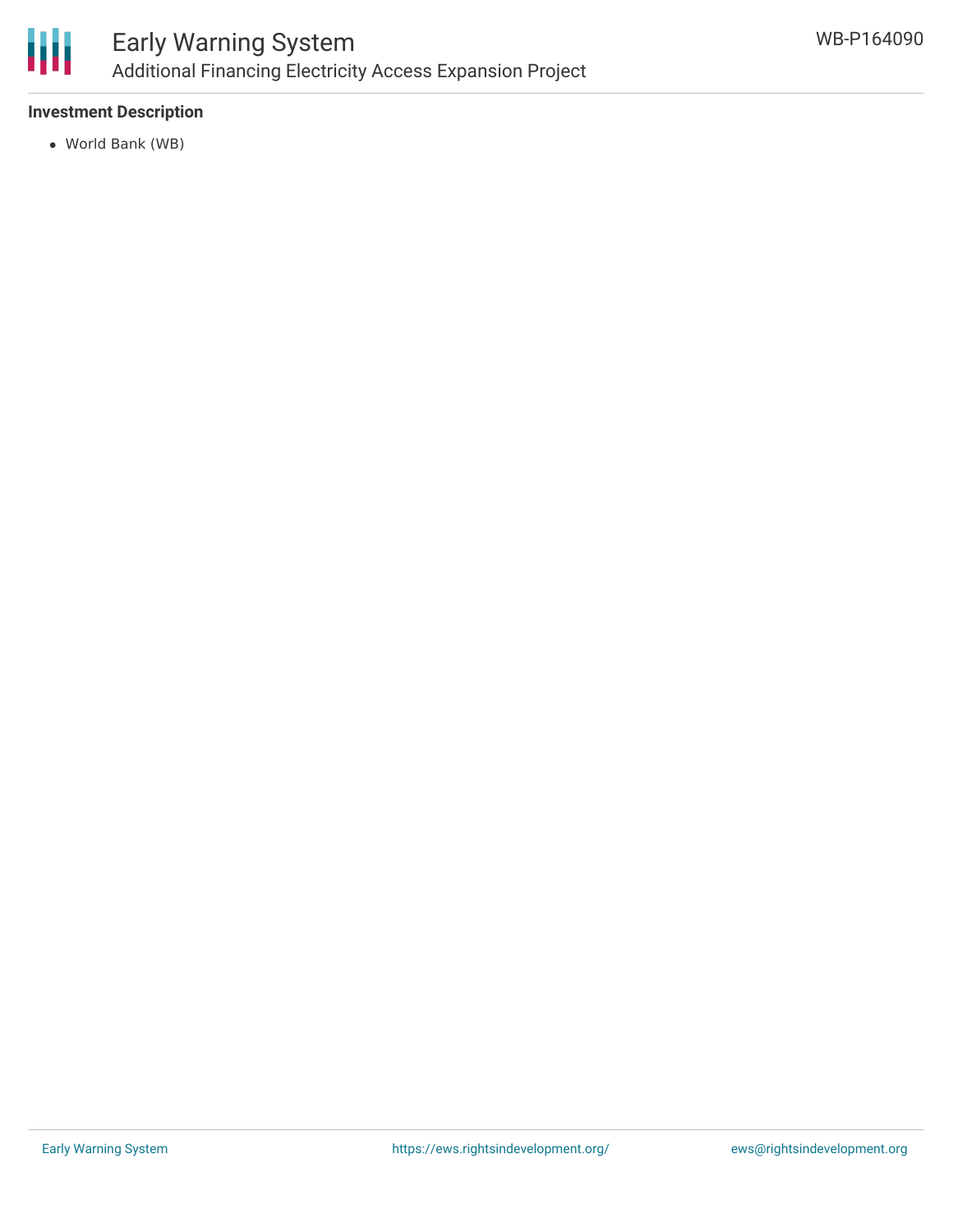

## **Contact Information**

Name:NIGELEC Contact:Mahamadou Arzika Title:Sécrétaire Génerale Email:arzikam@yahoo.fr ACCOUNTABILITY MECHANISM OF WORLD BANK

The World Bank Inspection Panel is the independent complaint mechanism and fact-finding body for people who believe they are likely to be, or have been, adversely affected by a World Bank-financed project. If you submit a complaint to the Inspection Panel, they may investigate to assess whether the World Bank is following its own policies and procedures for preventing harm to people or the environment. You can contact the Inspection Panel or submit a complaint by emailing ipanel@worldbank.org. You can learn more about the Inspection Panel and how to file a complaint at: http://ewebapps.worldbank.org/apps/ip/Pages/Home.aspx.